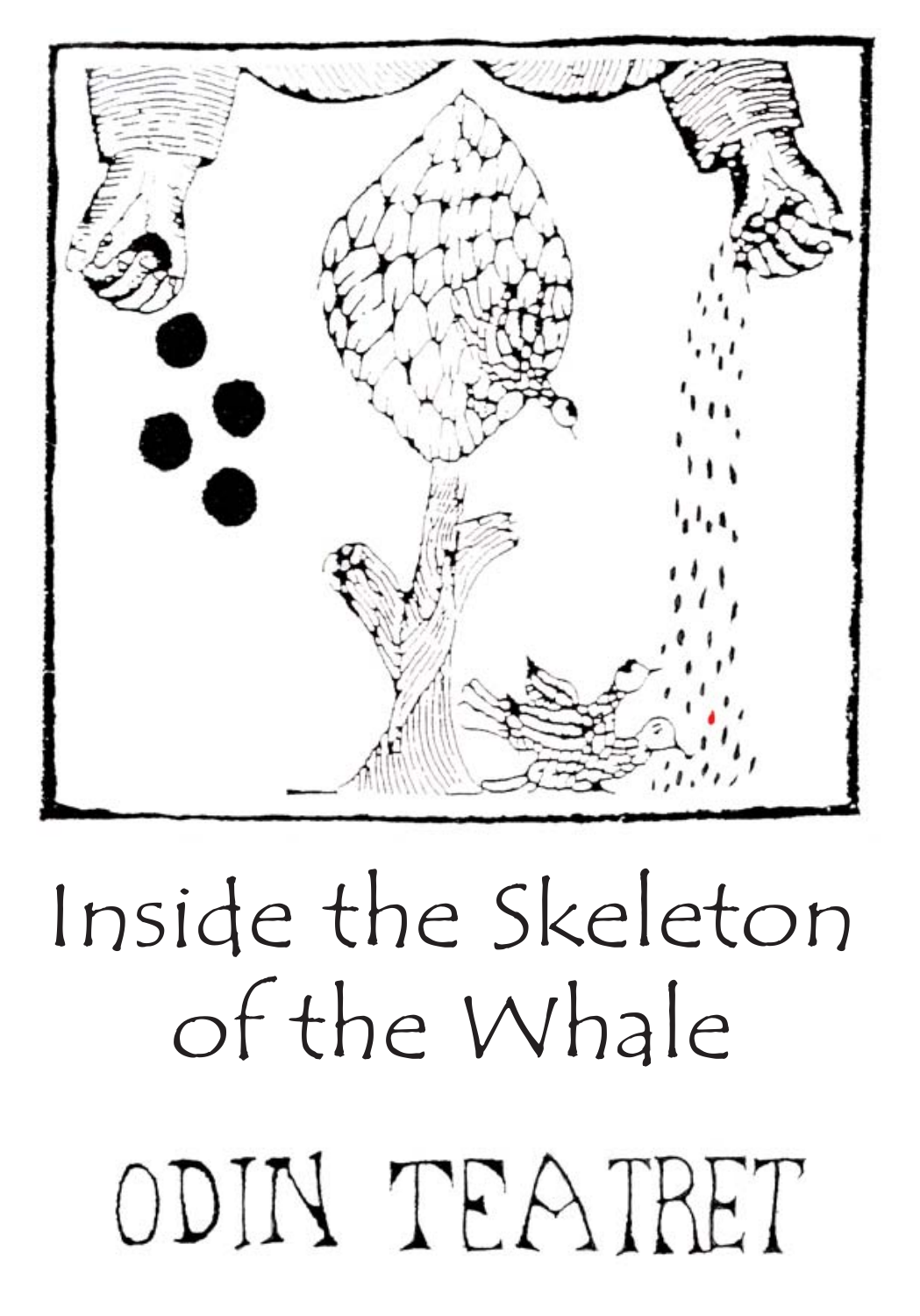## Inside the Skeleton of the Whale

### **Variation over 'Before The Law' by Franz Kafka**

**Kafka's parable 'Before the Law' tells of a man from the country who, out of subjection and obedience, does not dare to pass through the Door of the Law.**

**Into this theme the performance weaves metaphysical and nihilistic urges, subterranean plots and black apocryphal versions of the Holy Books. Despair disguises itself as hope, and spiritual extremism assumes an appearance of mocking scepticism. The public space of the theatre turns into a paradoxical space of shared solitude.**

**The title refers to a verse of the Gospel according to Matthew: Our evil and adulterous generation demands a sign. But no sign will be given to us, except for the sign of Jonas.**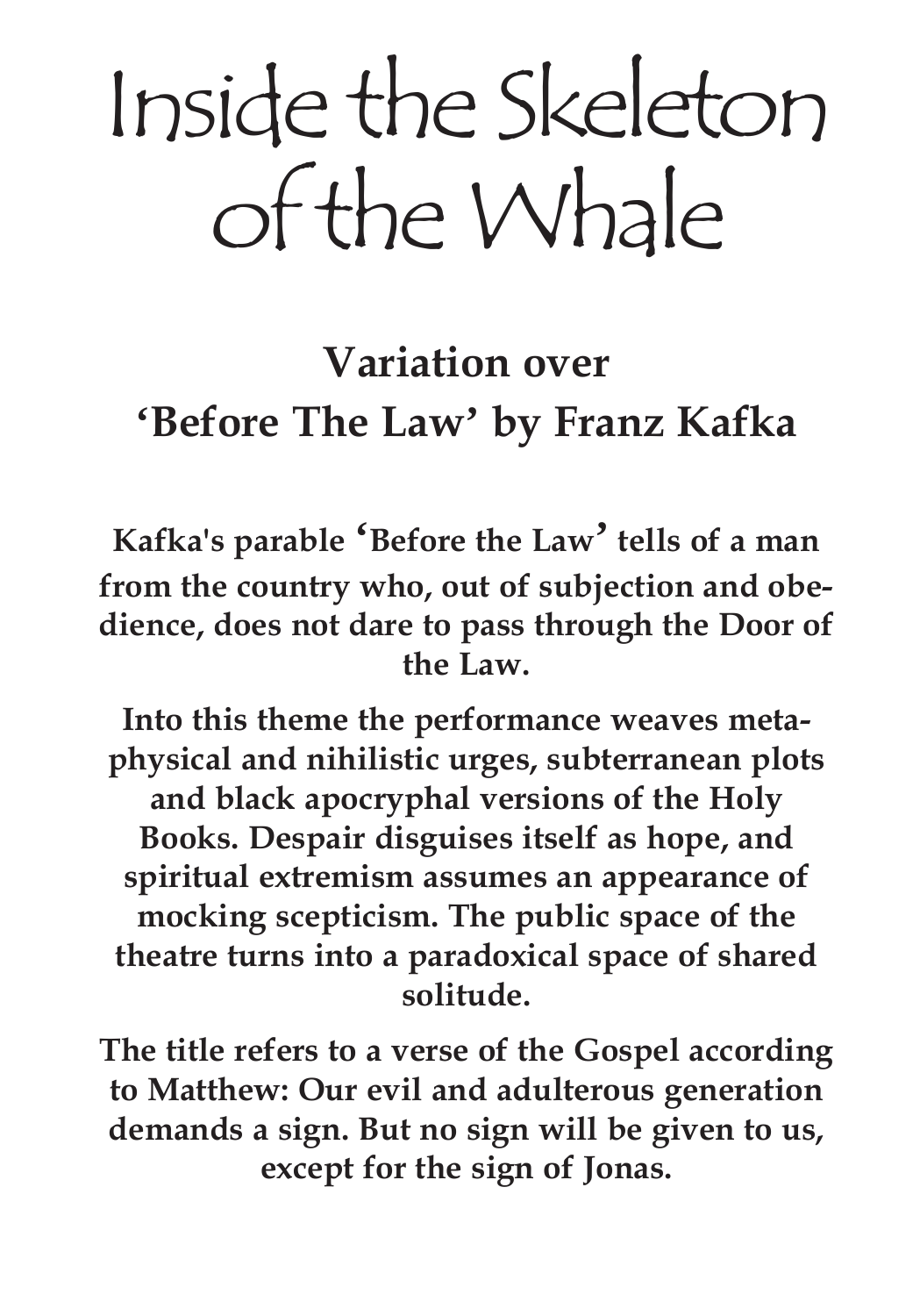### Inside the Skeleton of the Whale

JULIA When you will come into this world, seven times you will be born. Once in a burning morgue, once under icy waters, once in an endless sea of corn, once in an empty monastery, once in a mental hospital, once among the pigs in a farmyard. Six times you will let out a cry, but what can you do? You will be the seventh.

#### JULIA AND THE ACTORS SING IN CHORUS

Before the Law stands a Doorkeeper. To this Doorkeeper there comes a Man from the country, and prays for admittance to the Law. But the Doorkeeper says that he cannot grant admittance at the moment. The man asks if he will be allowed in later. "It is possible," says the Doorkeeper, "but not at the moment".

#### JULIA AND THE ACTORS SING IN CHORUS

Before the Law stands a Doorkeeper. To this Doorkeeper there comes a Man from the country, and prays for admittance to the Law.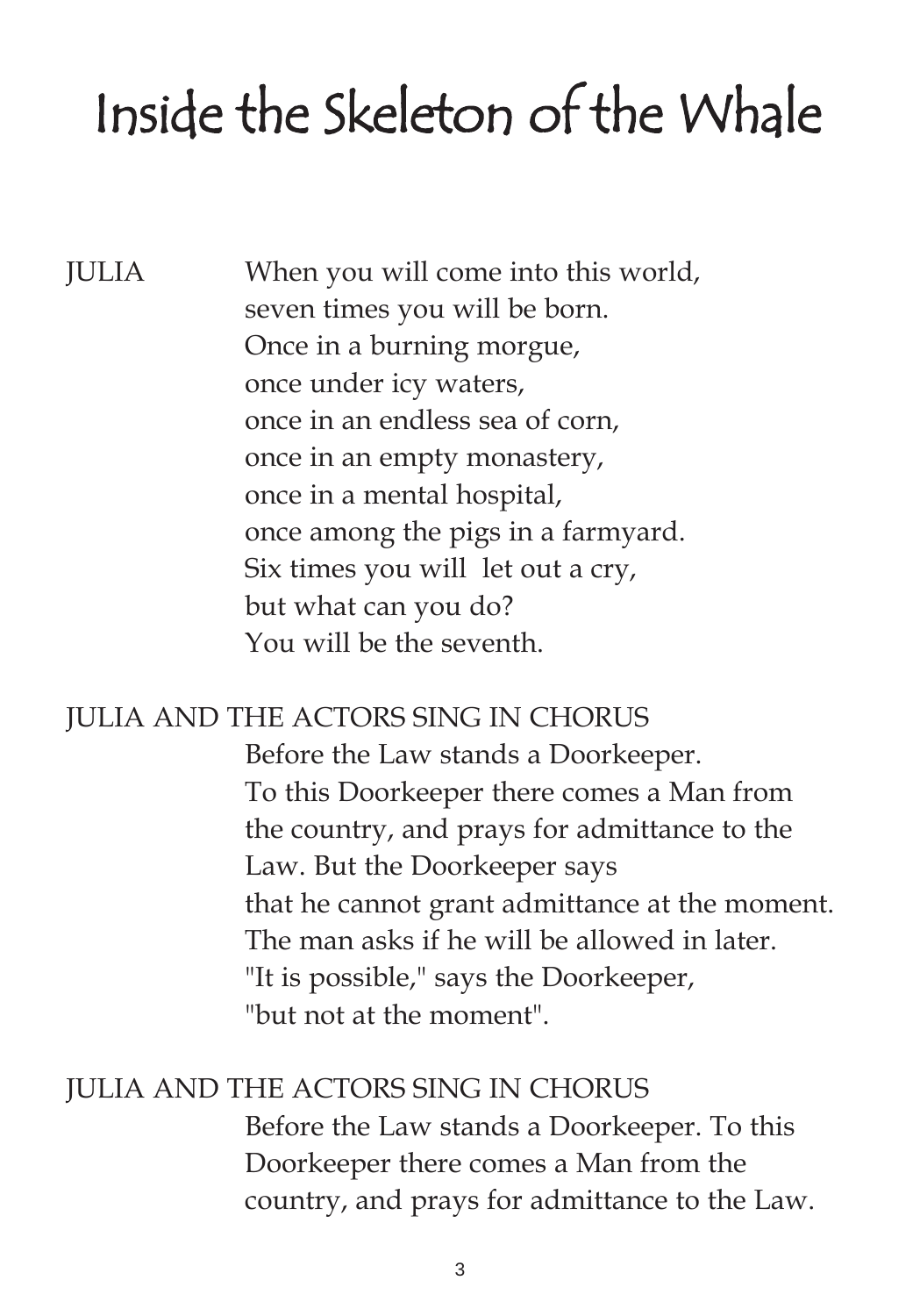| <b>ALL SING</b> | If you can afford to write verses,<br>seven poets will go to work.<br>One builds a city of marble,<br>one is born in deep sleep,<br>one calls the Word by name,<br>one measures the heavens and nods,<br>one gambles away his soul,<br>one dissects a live rat:<br>four scientists and two bold warriors.<br>You will be the seventh. |
|-----------------|---------------------------------------------------------------------------------------------------------------------------------------------------------------------------------------------------------------------------------------------------------------------------------------------------------------------------------------|
| <b>DONALD</b>   | Look, I follow my own road,<br>at the pace of a free man, with no sect, no tribe,<br>to the song of the sand-glass,<br>under an empty sky, while I whistle to<br>my people, whistle to my people of unbelievers.                                                                                                                      |
| KAI             | Yo pregunto a los presentes<br>si no se han puesto a pensar<br>que esta tierra es de nosotros<br>y no del que tenga más.<br>A desalambrar, a desalambrar,<br>que la tierra es nuestra, es tuya y de aquel,<br>de Pedro y María, de Juan y José,<br>de Pedro y María, de Juan y José.                                                  |
| <b>JULIA</b>    | He asks you, who are present here,<br>if you have ever thought that this land<br>belongs to you and not to us<br>who already have more than enough.                                                                                                                                                                                   |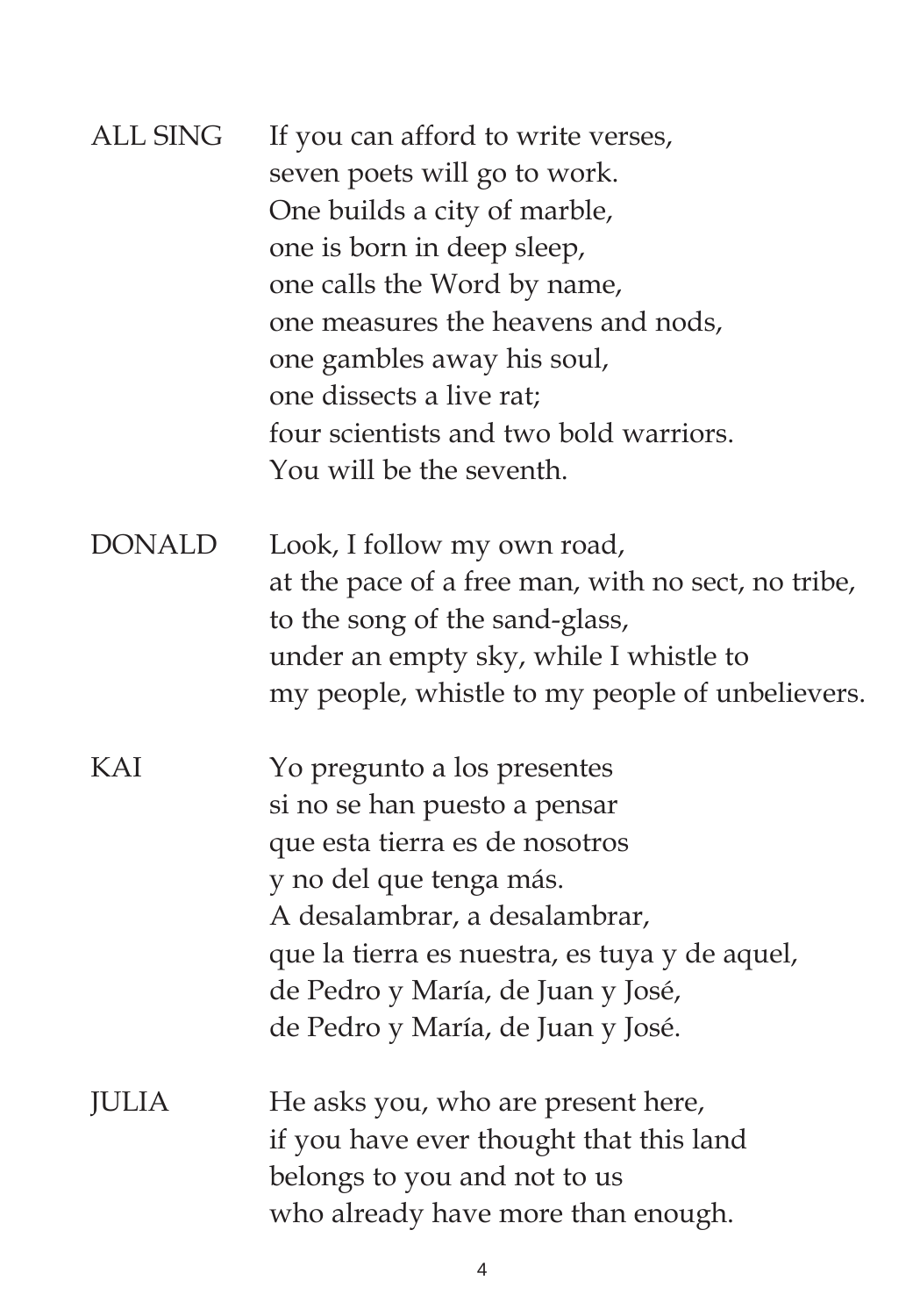|                | Cut the barbed wire, tear down the fences<br>because the land is yours, it belongs to you<br>and to the others. It belongs to Peter and<br>to Mary, to John and to Joseph.                                                                                                                                                    |
|----------------|-------------------------------------------------------------------------------------------------------------------------------------------------------------------------------------------------------------------------------------------------------------------------------------------------------------------------------|
| <b>IBEN</b>    | Five are the Gospels,<br>and the fifth is incomplete.<br>We are all of us writing it with our deeds<br>and each generation adds another word.<br>The cloud is in the ocean.<br>the fire is in the timber.<br>Recognise what is in your sight<br>and it will reveal to you what is hidden.                                     |
|                | I am the stone rejected by the builders.<br>I am the corner stone.                                                                                                                                                                                                                                                            |
| <b>ROBERTA</b> | Show them no mercy.                                                                                                                                                                                                                                                                                                           |
| <b>IBEN</b>    | He has not come to spread peace.<br>Show them no mercy.<br>He has come to spread swords.<br>He has come to spread fire, war.<br>Five people will be in one house:<br>three against two and two against three.<br>Father against son and son against father.<br>And they will dwell in solitude. Alone.<br>Show them no mercy. |
| <b>ROBERTA</b> | Maran Ata!<br>The Lord is coming.                                                                                                                                                                                                                                                                                             |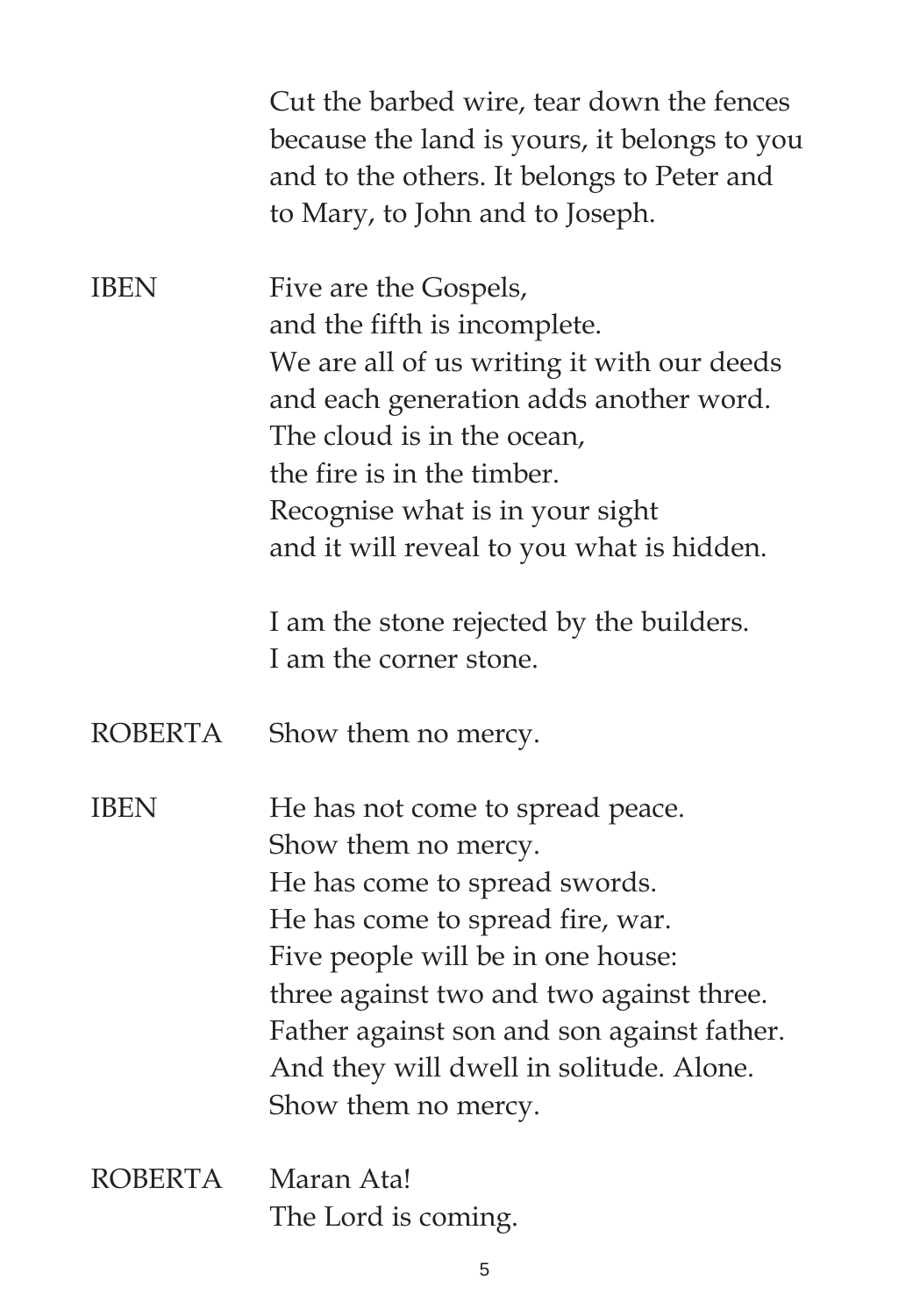| <b>IBEN</b>    | He is coming to spread fire, blood, swords, war.<br>Glory to the day,<br>when man will stop hating his neighbour<br>and will hate himself.                                                                                                                           |
|----------------|----------------------------------------------------------------------------------------------------------------------------------------------------------------------------------------------------------------------------------------------------------------------|
| JULIA          | Glory to the day when all things<br>will have lost their coherence.                                                                                                                                                                                                  |
| <b>ROBERTA</b> | A child was born in Jerusalem.<br>He will destroy Bethlehem.                                                                                                                                                                                                         |
| <b>IBEN</b>    | Glory to the day when all things will lose<br>their coherence, when there will no longer be<br>a relationship between a man and his face,<br>between the question and the answer.                                                                                    |
| <b>JULIA</b>   | Glory to the day when there will no longer be<br>a relationship between a man and his face,<br>between the question and the answer.                                                                                                                                  |
| <b>IBEN</b>    | One goes out of one door in order<br>to enter by another.<br>It is the door which chooses,<br>not the person who enters.                                                                                                                                             |
| <b>ROBERTA</b> | Most things in the world,<br>as long as their inner parts are hidden,<br>stand upright and live. If their insides are<br>revealed, they die. In fact, as long as<br>a human being's viscera are hidden, it is alive.<br>But if its viscera are exposed and come out, |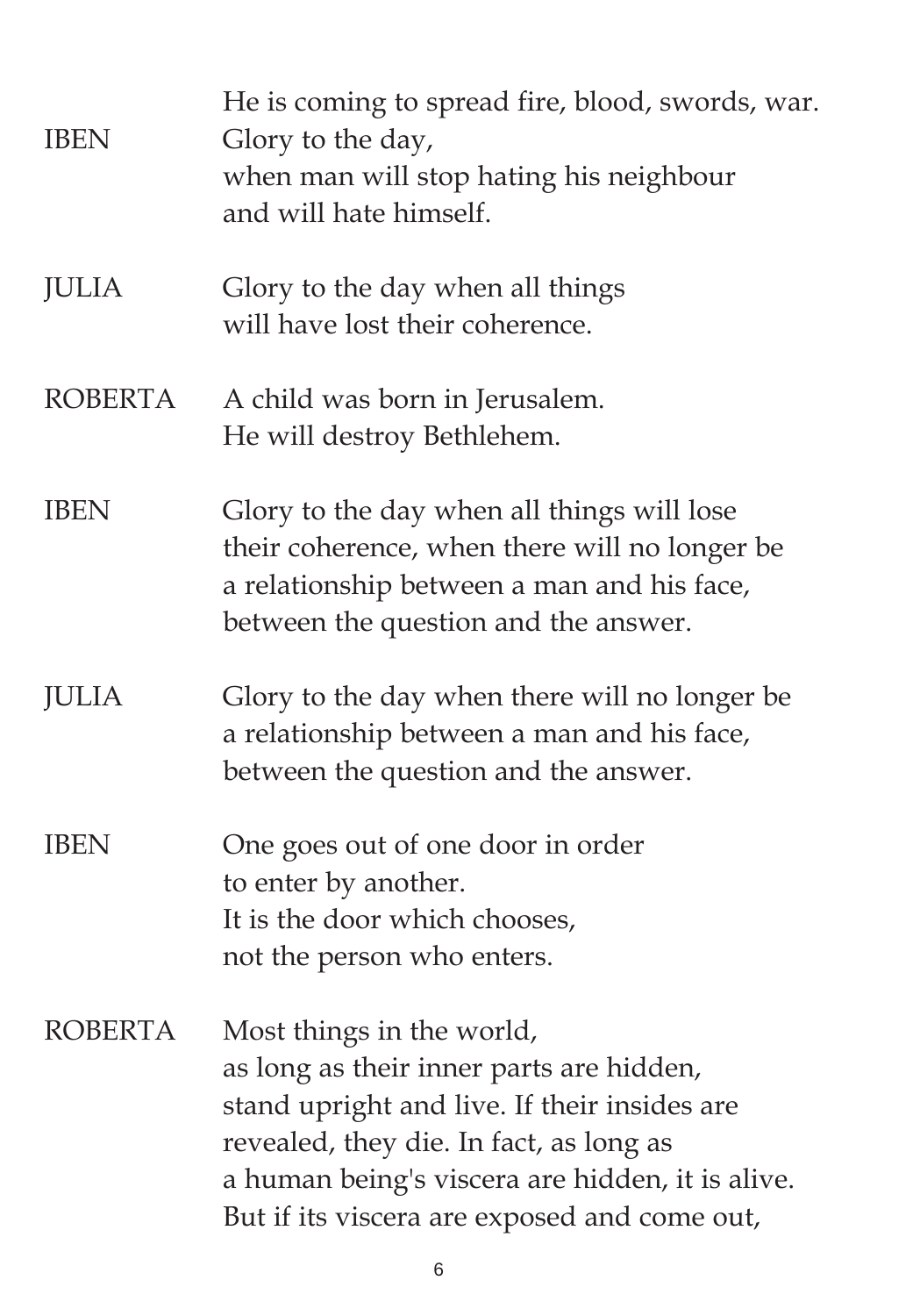it dies. So also with a tree: while its roots are hidden, it flowers and grows, but if its roots are exposed, the tree dries up. So it is with everything in the world, both that which is hidden and that which is shown.

DONALD There is no need for haste. Our time has still not come.

#### JULIA AND THE ACTORS SING IN CHORUS

The Man from the country thinks that the Law should surely be accessible at all times and to everyone. But as he takes a closer look at the Doorkeeper, he decides that it is better to wait until he gets permission to enter. The Doorkeeper gives him a stool and lets him sit down at one side of the door. There he sits for days and years.

- DONALD Our generation has teeth that are like swords, and jaws that are like knives to devour the poor and the needy of the earth.
- KAI Yo pregunto si en la tierra nunca habrá pensado usted que si las manos son nuestras es nuestro lo que nos den. A desalambrar, a desalambrar, que la tierra es nuestra, es tuya y de aquel, de Pedro y María, de Juan ...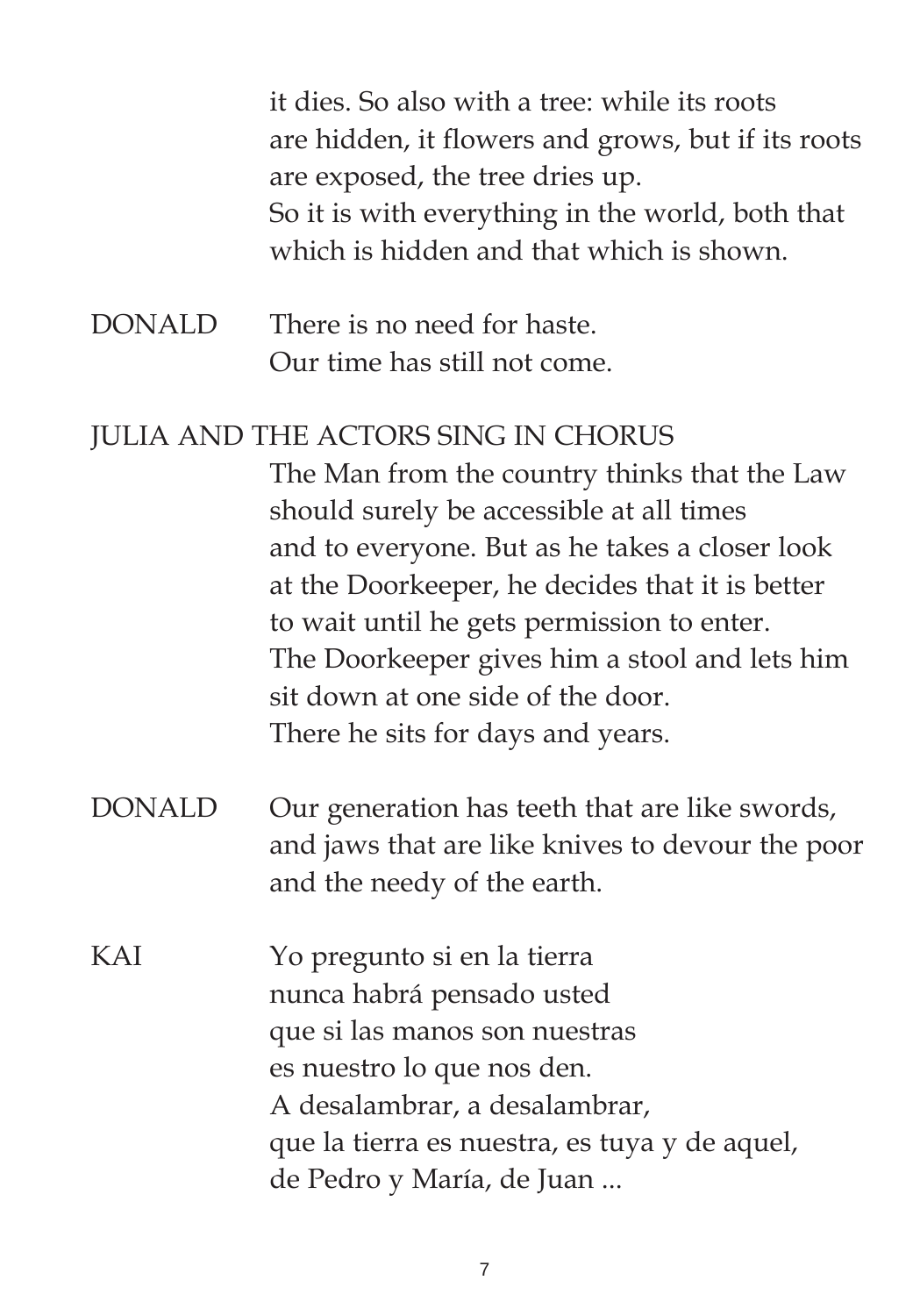| <b>JULIA</b>     | He wonders if you have ever asked yourselves<br>what your work on earth is worth,<br>and if the hands are yours,<br>then what they do is also yours.                                                                                                                                                                                                                                     |
|------------------|------------------------------------------------------------------------------------------------------------------------------------------------------------------------------------------------------------------------------------------------------------------------------------------------------------------------------------------------------------------------------------------|
| <b>JAN SINGS</b> | He fought against injustice,<br>with the Law in his hand.<br>He fought for peace.<br>Corn was his name and one day<br>he went under ground.                                                                                                                                                                                                                                              |
| <b>IBEN</b>      | Do you think that future generations<br>will be better?                                                                                                                                                                                                                                                                                                                                  |
| JAN              | No, they will be worse.                                                                                                                                                                                                                                                                                                                                                                  |
| <b>ROBERTA</b>   | Let the wind nourish you,<br>follow the birds in their flight.                                                                                                                                                                                                                                                                                                                           |
| <b>IBEN</b>      | In the beginning was the Idea<br>and the Idea was with God<br>and the Idea was God.<br>God is an eater of human beings:<br>so human beings are sacrificed to God.<br>Who is bravest? The mother who abandons her<br>home or the wolf who comes into the village?<br>The youth who confronts death or the old man<br>who closes his eyes in sleep?<br>He who goes away or he who returns? |
| <b>ROBERTA</b>   | Who is bravest? The one who kills a tiger                                                                                                                                                                                                                                                                                                                                                |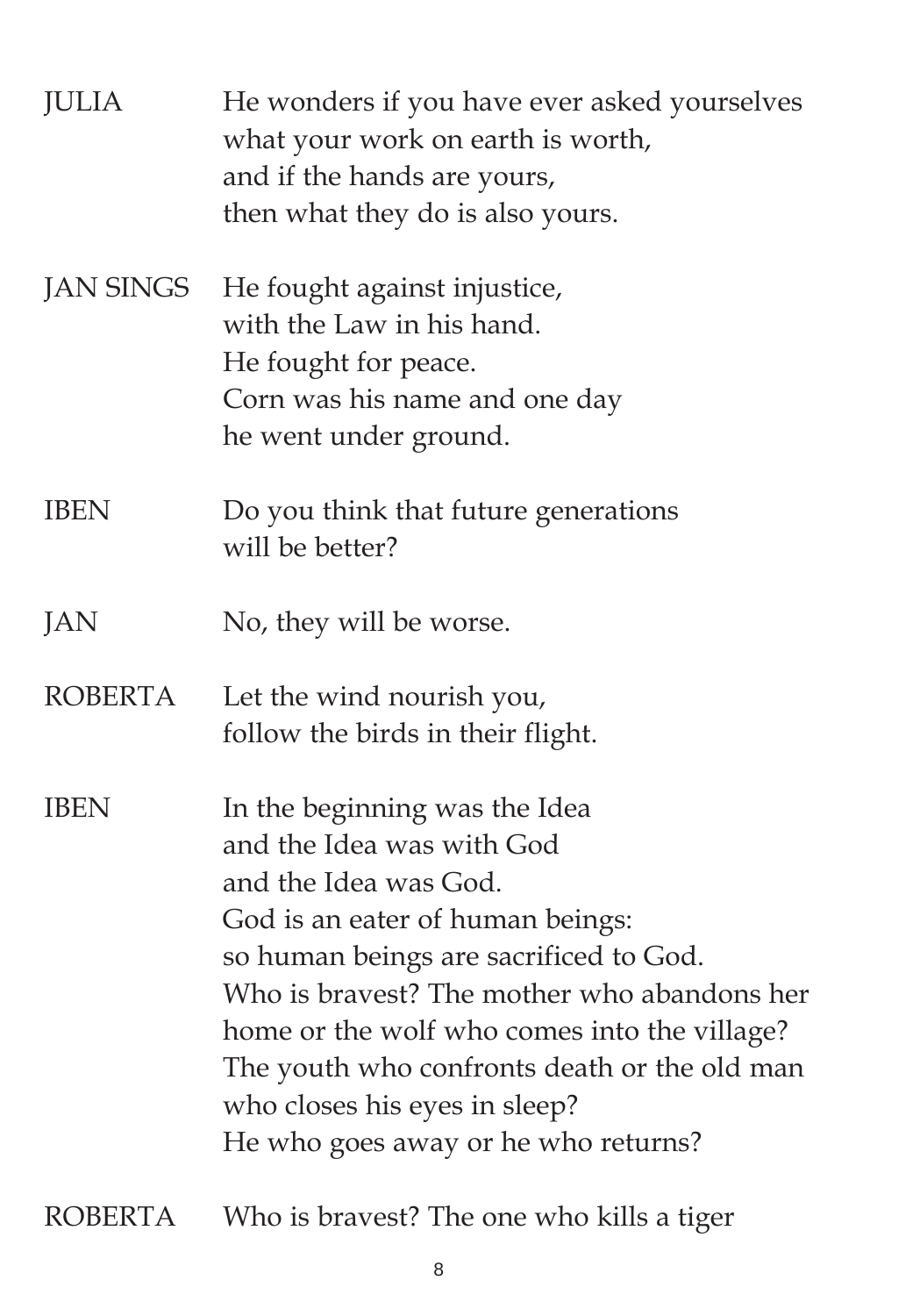| <b>IBEN</b>      | or the one who tames it?<br>Do you know where God lives?<br>He lives there where one lets Him in.<br>It is the sword which decides,<br>not the human being.                                                  |
|------------------|--------------------------------------------------------------------------------------------------------------------------------------------------------------------------------------------------------------|
| <b>ROBERTA</b>   | I do not desire your heaven.<br>I desire myself.                                                                                                                                                             |
| JAN AND KAI SING | Nu er det længe side.                                                                                                                                                                                        |
| <b>IBEN</b>      | At the time of sowing, learn.<br>At the time of harvest, teach.<br>In wintertime enjoy yourself.                                                                                                             |
| <b>ROBERTA</b>   | Blessed are the mourners,<br>for they will take vengeance.<br>Blessed are the merciful,<br>for they will kill without cruelty.                                                                               |
|                  | IBEN SINGS Be naked, my soul and quiet.<br>This is the moment you and I have been waiting<br>for so impatiently. This is the moment<br>which will tear us from each other<br>and bring us home to ourselves. |
| <b>JULIA</b>     | Before the Law stands a Doorkeeper.                                                                                                                                                                          |
|                  | JULIA AND THE ACTORS SING IN CHORUS<br>The Man from the country makes many                                                                                                                                   |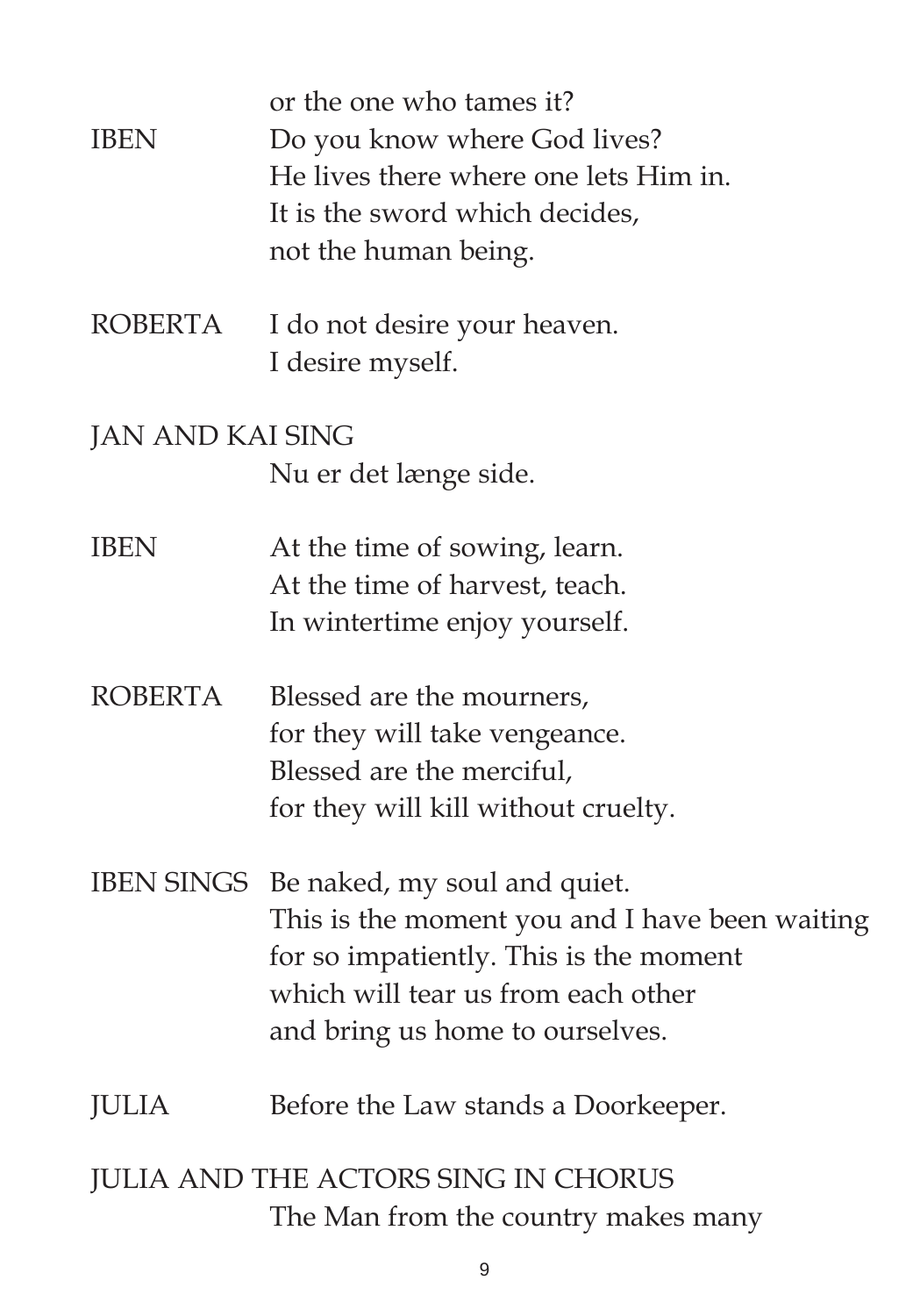|                | attempts to be admitted to the Law. The man<br>sacrifices everything he has however valuable,<br>to bribe the Doorkeeper. The Doorkeeper<br>accepts everything, but always with the remark:<br>"I am only taking it to keep you from thinking,<br>you have omitted anything". |
|----------------|-------------------------------------------------------------------------------------------------------------------------------------------------------------------------------------------------------------------------------------------------------------------------------|
| <b>DONALD</b>  | The sweat makes furrows in my face,<br>I make furrows in the earth.<br>here where everything will soon come<br>to an end, and everything will begin again.                                                                                                                    |
| <b>ROBERTA</b> | Come back and take me,<br>joy and perfume of my life.                                                                                                                                                                                                                         |
| <b>DONALD</b>  | If you know the way, you don't need eyes.<br>Oh, my body, remember how you were loved,<br>remember how the voices trembled with<br>desire for you. Remember, oh, my body,<br>remember. Get up and come back to life!                                                          |
| <b>IBEN</b>    | There are stories which make you fall asleep                                                                                                                                                                                                                                  |
| JAN            | and stories which wake people up.                                                                                                                                                                                                                                             |
| <b>DONALD</b>  | Please, do not insist, woman.<br>Our time has not yet come.                                                                                                                                                                                                                   |
| <b>JULIA</b>   | It is written: the messenger is the message.                                                                                                                                                                                                                                  |
| <b>DONALD</b>  | Seek! Seek for the uselessness of seeking,                                                                                                                                                                                                                                    |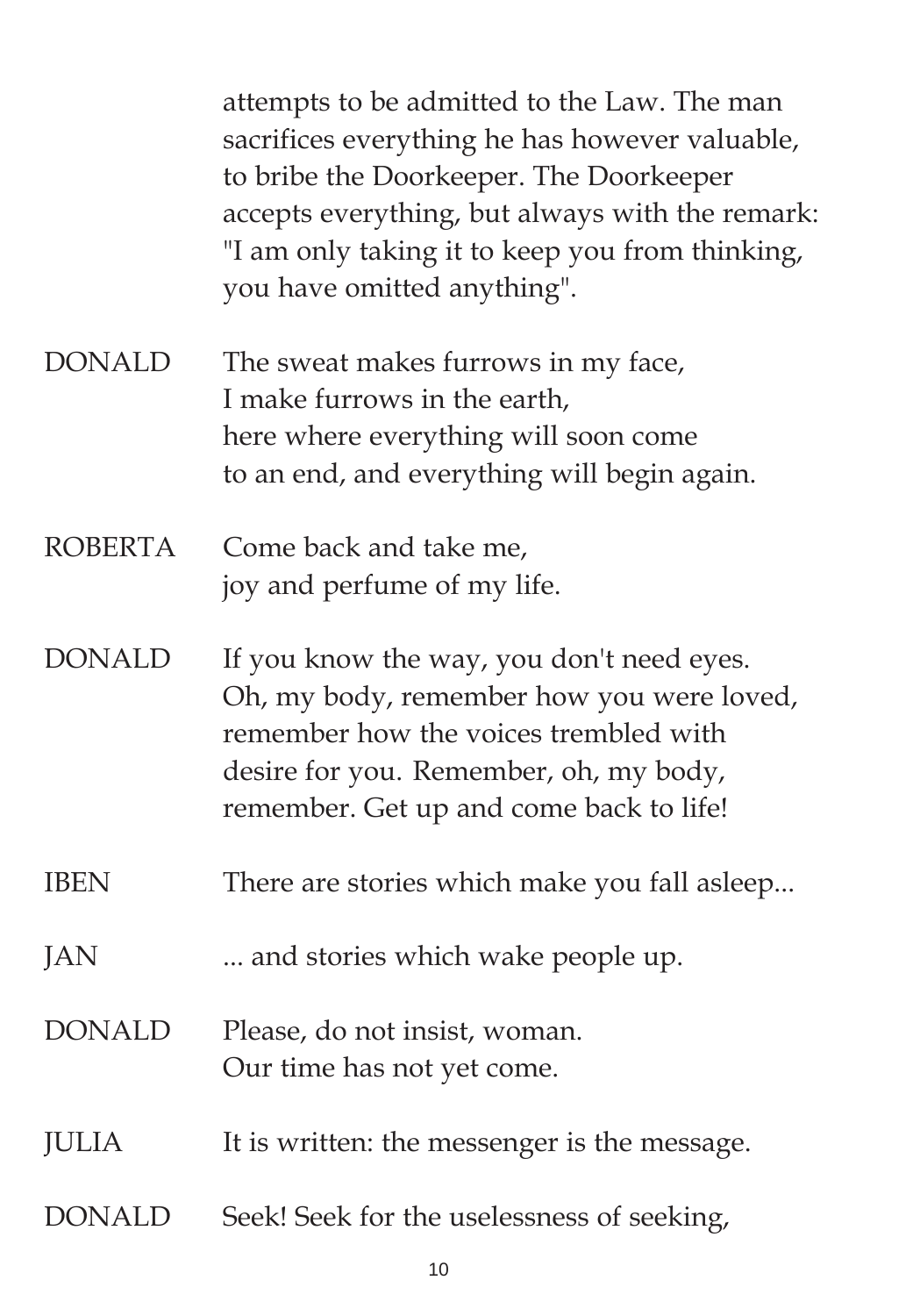| <b>IBEN</b>    | not for the usefullness of finding.<br>Which is more difficult?<br>To wake a man from the dead<br>or to kill one who is alive?                          |
|----------------|---------------------------------------------------------------------------------------------------------------------------------------------------------|
| <b>ROBERTA</b> | Blessed are the pure, for they are<br>the dwelling place of temptation.                                                                                 |
| JAN            | Blessed are the men of peace,<br>for they will butcher in the name of peace.                                                                            |
| <b>DONALD</b>  | Seed! Sand! I cast the seed on the sand<br>and turn it into fruitful land.<br>Talita kum.                                                               |
| <b>IBEN</b>    | The trace of an eagle in the air,<br>the trace of a snake upon a rock,<br>the trace of a ship in the sea:<br>these are three difficult things to grasp. |
| <b>ROBERTA</b> | But the most difficult are the traces of<br>a human being who seeks himself.                                                                            |
| <b>DONALD</b>  | We are the light of the world:<br>let's hide ourselves.                                                                                                 |
| <b>IBEN</b>    | With mud, bricks are made.<br>With linen, sheets are made.<br>With grain, bread is made.<br>With grapes, wine is made.                                  |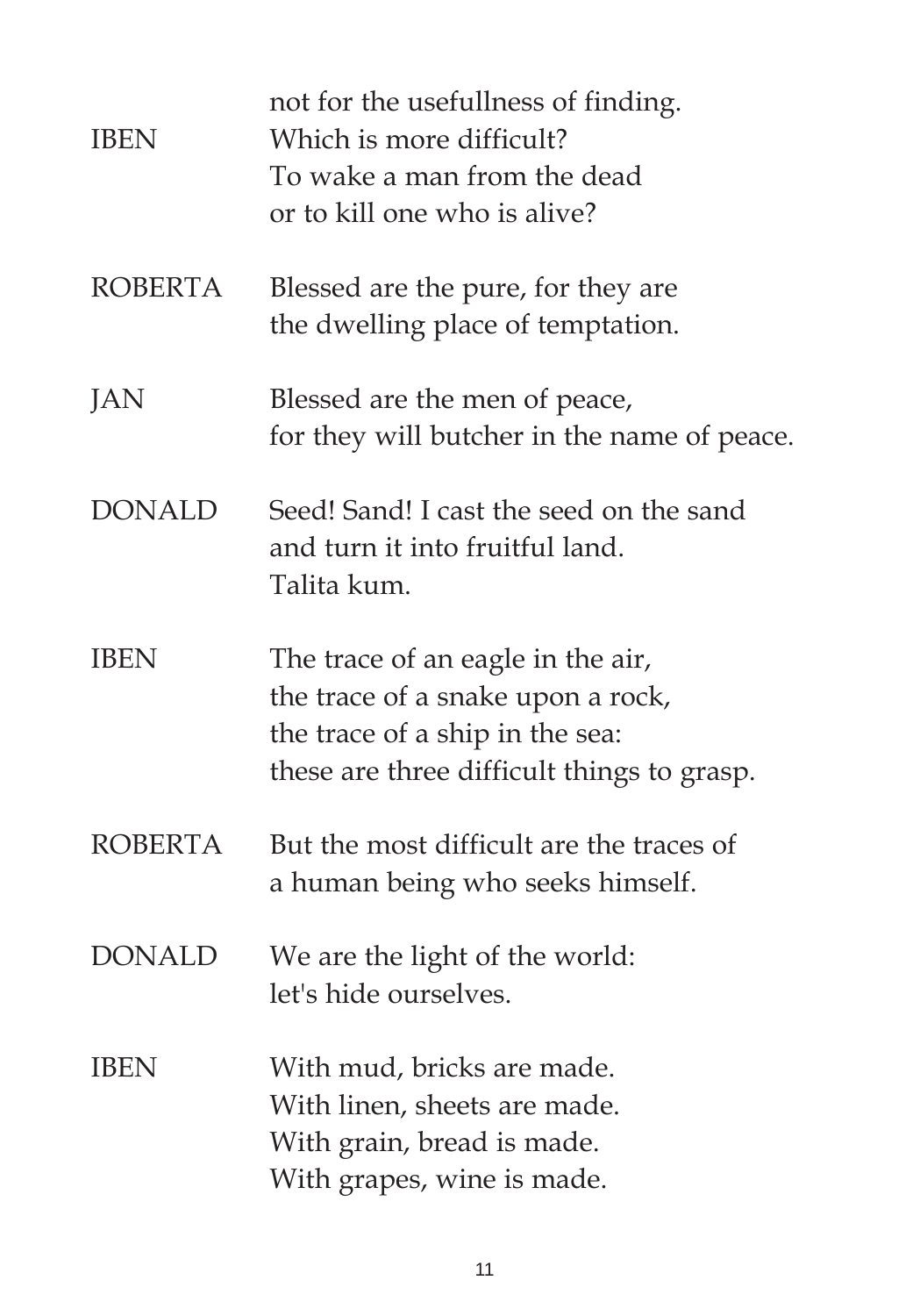| <b>ROBERTA</b><br><b>IBEN</b> | But what is made with human beings?<br>High and low, light and shadow,<br>movement and stillness are like brothers.<br>They cannot be separated.                                                                     |
|-------------------------------|----------------------------------------------------------------------------------------------------------------------------------------------------------------------------------------------------------------------|
|                               | There once was a father who was eating bread.<br>His son asked him for the bread. The father<br>gave his son a stone and continued to eat.                                                                           |
| <b>ROBERTA</b>                | Which of you, when your son asks for bread,<br>will give him a stone?                                                                                                                                                |
| <b>IBEN</b>                   | Then the father began to eat a fish.<br>His son asked him for the fish. The father<br>took out a snake and gave it to his son.<br>This was the first thing the father taught his<br>hungry son: to kill the serpent. |
| <b>ROBERTA</b>                | The son used the stone to kill the snake.                                                                                                                                                                            |
| <b>IBEN</b>                   | The son used the stone to kill the snake.<br>This was the first thing the father taught his<br>hungry son: to kill the snake.                                                                                        |
| <b>JAN</b>                    | Look down into the deep well over there.<br>I will call the names of two flowers<br>and you will see their future.                                                                                                   |
| <b>IBEN</b>                   | The son who had learned to kill the snake<br>did not thus become less hungry.<br>Then the father took an egg. The starving son                                                                                       |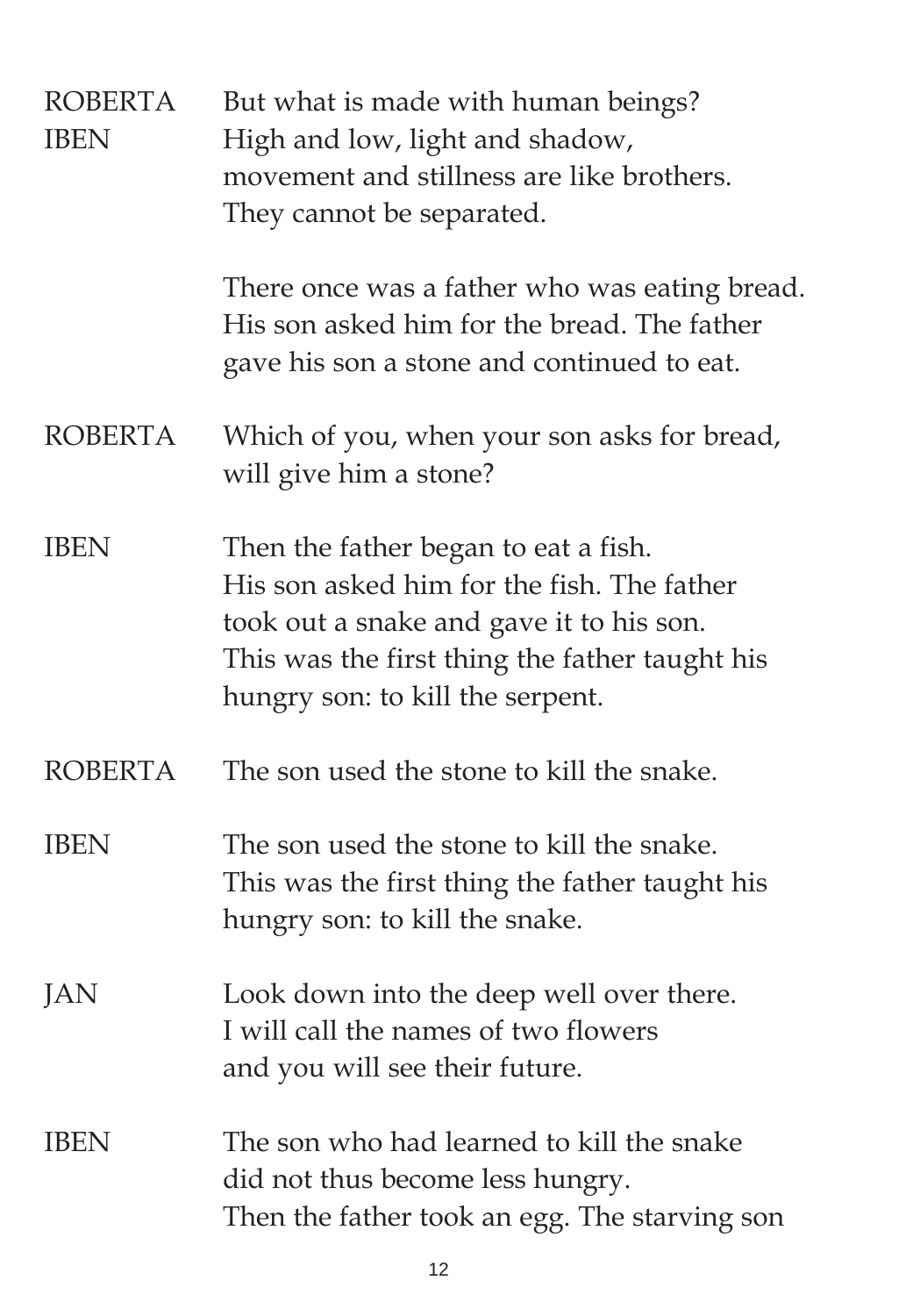|                | did not ask this time: he clutched the stone<br>and rushed at his father.<br>"Take it", the father said, giving him the egg out<br>of which appeared the poisonous tail of<br>a scorpion. So the son who had learned to kill,<br>also learned to die and to save his father.                       |
|----------------|----------------------------------------------------------------------------------------------------------------------------------------------------------------------------------------------------------------------------------------------------------------------------------------------------|
| <b>ROBERTA</b> | May your kingdom come.<br>The kingdom is like the shepherd who had<br>one hundred sheep.<br>The biggest one went astray. The shepherd<br>left the ninety-nine and looked for the one,<br>until he found it. Than he said to it: "I love you<br>more than the ninety-nine".<br>And slit its throat. |
| <b>IBEN</b>    | It was not I who sowed you,<br>not I who trampled you.<br>It was not I who mowed you,<br>not I who threshed you.<br>It was not I who kneaded you,<br>not I who burned you.                                                                                                                         |
| <b>ROBERTA</b> | When he found it he said to it:<br>"I love you more than the ninety nine".<br>And he slit its throat. He slit its throat!<br>The kingdom is like a shepherd who had<br>one hundred sheep.                                                                                                          |
| <b>JULIA</b>   | For every enemy that you will meet<br>he will have met seven.                                                                                                                                                                                                                                      |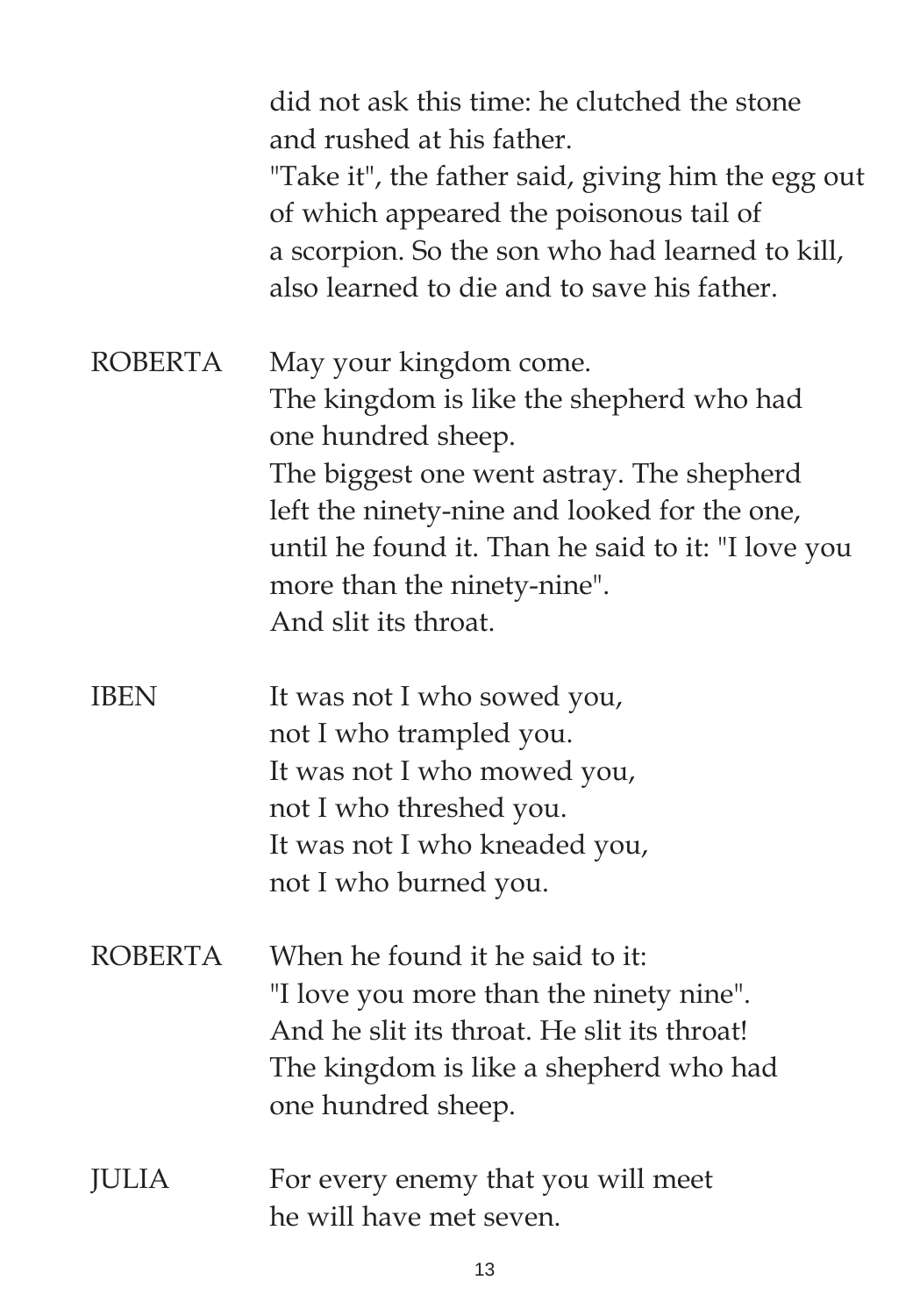One who starts his day of rest, one who ends his day at work, one who teaches the poor for free, one is thrown into the deepest water, one is the seed that grows into a forest, one is protected by a furious father. But no tricks or deceptions will help you. You will be the seventh.

ALL SING Oh my son, white and vermillion

DONALD Look, I follow my own road at the pace of a free man, with no sect, no tribe, to the song of the sand-glass, under an empty sky, while I whistle to my people, whistle to my people of unbelievers.

JULIA AND THE ACTORS SING IN CHORUS

During these many years the man fixes his attention almost continuously at the Doorkeeper. He curses his bad luck, in his early years, loudly and boldly; later as he grows old, he only grumbles to himself. He becomes childish. Now he has not very long to live.

- IBEN Everyone strives to reach the Law. How comes that during all these years no one else has asked for permission to enter?
- JULIA No one else could ever be admitted here, since this door was made only for you.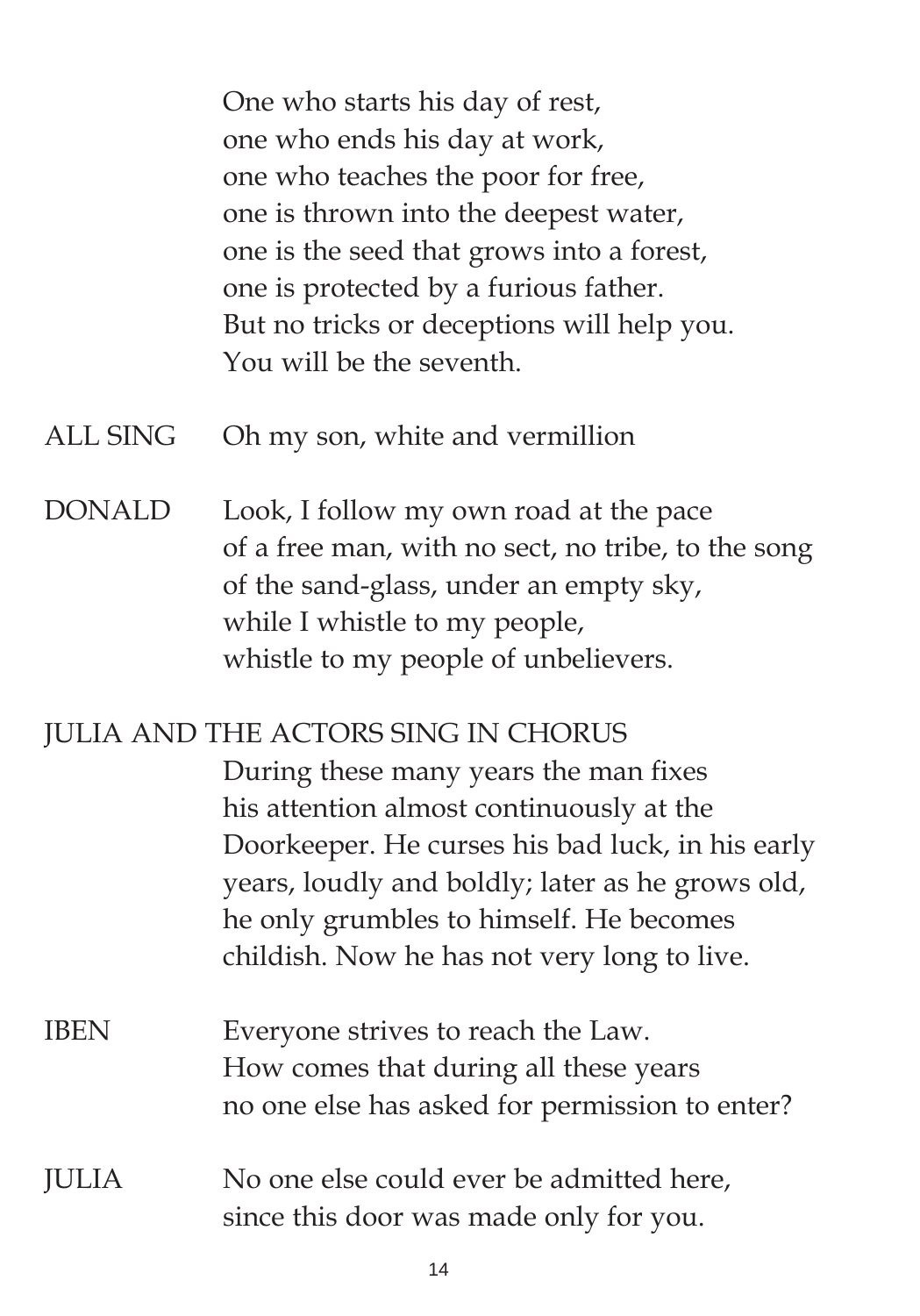I am now going to shut it. There is a way of dying which is heavy, like hoisting a sail. And there is a way of dying which is light, like pulling a hair out of milk with two fingers. This is death in a kiss. Lord, grant my prayer.

When everything written will have been done, seven will go together to the grave. One is cradled by a loving bosom, one reaches out to the breast of a virgin, one throws away the empty goblet, one incites the poor to victory, one works as though possessed, one only stares tacitly at the moon. You walk under the tombstone of the world. You will be the seventh.

TAGE Our evil and adulterous generation demands a sign. But no sign will be given to us, except for the sign of Jonas.